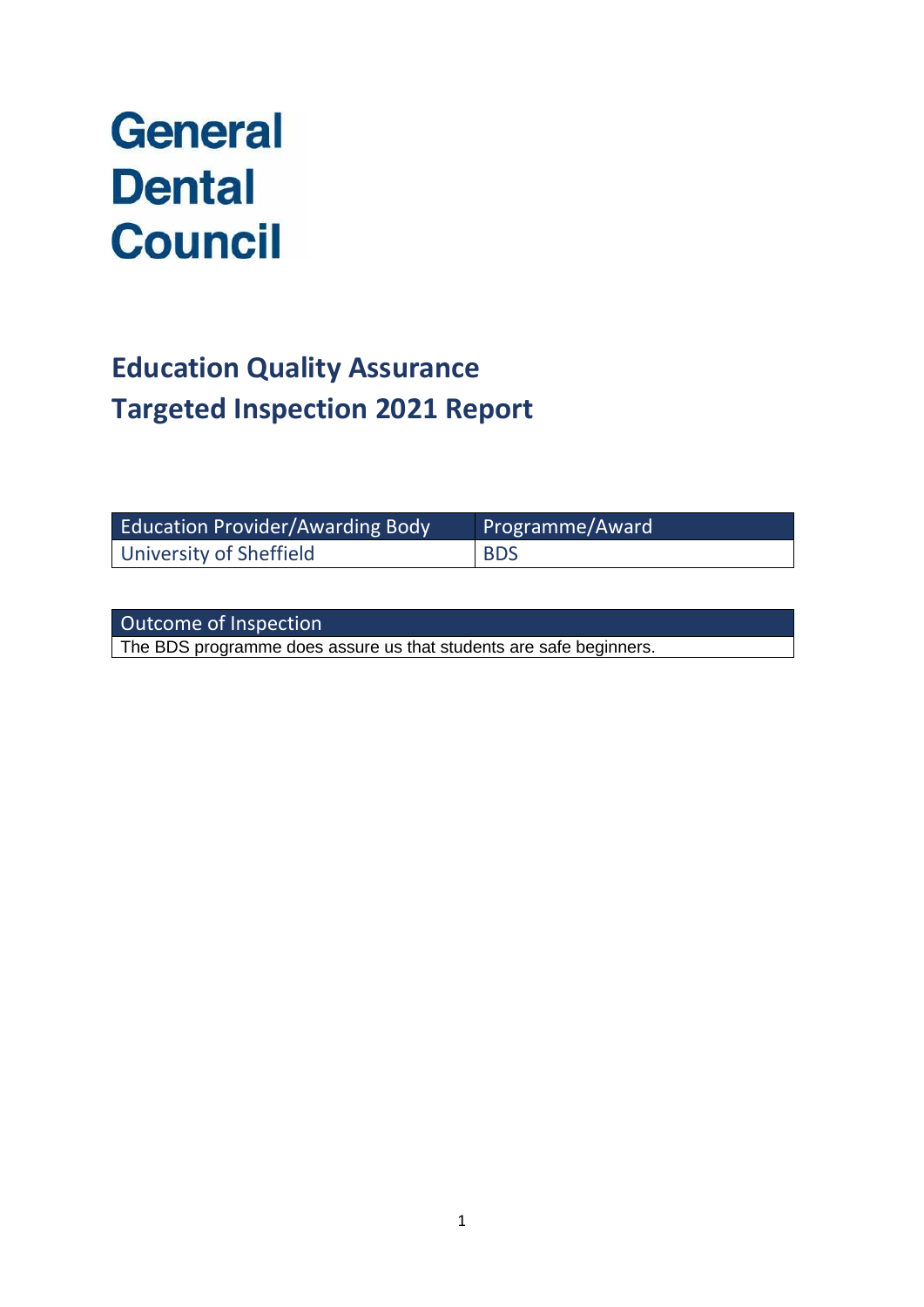## **Inspection summary**

| Remit and purpose of<br>inspection: | A 2021 Targeted Inspection focusing on<br>Requirements 13 and 15 in the Standards for<br><b>Education to determine ongoing sufficiency of</b><br>the award for the purpose of GDC registration<br>as a dentist.<br>The Inspection is to seek assurance that all<br>GDC Learning Outcomes have been achieved<br>and that all students have satisfied the criteria<br>of safe beginner, paying particular attention to<br>an appropriate level of clinical experience. |
|-------------------------------------|----------------------------------------------------------------------------------------------------------------------------------------------------------------------------------------------------------------------------------------------------------------------------------------------------------------------------------------------------------------------------------------------------------------------------------------------------------------------|
| <b>Learning Outcomes:</b>           | <b>Preparing for Practice - Dentists</b>                                                                                                                                                                                                                                                                                                                                                                                                                             |
| <b>Programme inspection date:</b>   | 1 June 2021                                                                                                                                                                                                                                                                                                                                                                                                                                                          |
| Inspection team:                    | Carl Stychin (Chair and non-registrant member)                                                                                                                                                                                                                                                                                                                                                                                                                       |
|                                     | <b>James Ashworth-Holland (Dentist member)</b>                                                                                                                                                                                                                                                                                                                                                                                                                       |
|                                     | <b>Kevin Seymour</b> (Dentist member)                                                                                                                                                                                                                                                                                                                                                                                                                                |
|                                     | Scott Wollaston - Lead GDC Staff member<br>(Education and Quality Assurance Officer)                                                                                                                                                                                                                                                                                                                                                                                 |
|                                     | <b>Natalie Watson</b> - Support GDC Staff member<br>(Education and Quality Assurance Officer)                                                                                                                                                                                                                                                                                                                                                                        |

The purpose of this inspection was to determine whether the current graduating cohort of students will, at the point of graduation, meet the required standards expected of a safe beginner for registration with the GDC. The reason for this targeted inspection was the COVID-19 pandemic and the effect it has had on the ability of education programmes to provide the requisite level of experience to their students both in terms of clinical and nonclinical skills.

The BDS programme ("the programme") at The University of Sheffield ("the school") was inspected because the evidence gathered prior to the inspection did not assure the GDC that the current final year students would meet the safe beginner standard. The inspection discussed the evidence already provided and gathered new information. The panel would like to thank the school on how clear the information was organised and clearly labelled, prior to the inspection.

Following the inspection, we determined that Requirements 13 and 15 were met. We concluded that the processes currently in place assured us that the graduating cohort of students would be safe beginners.

The GDC wishes to thank the staff, students, and external stakeholders involved with the Sheffield BDS programme for their co-operation and assistance with the inspection.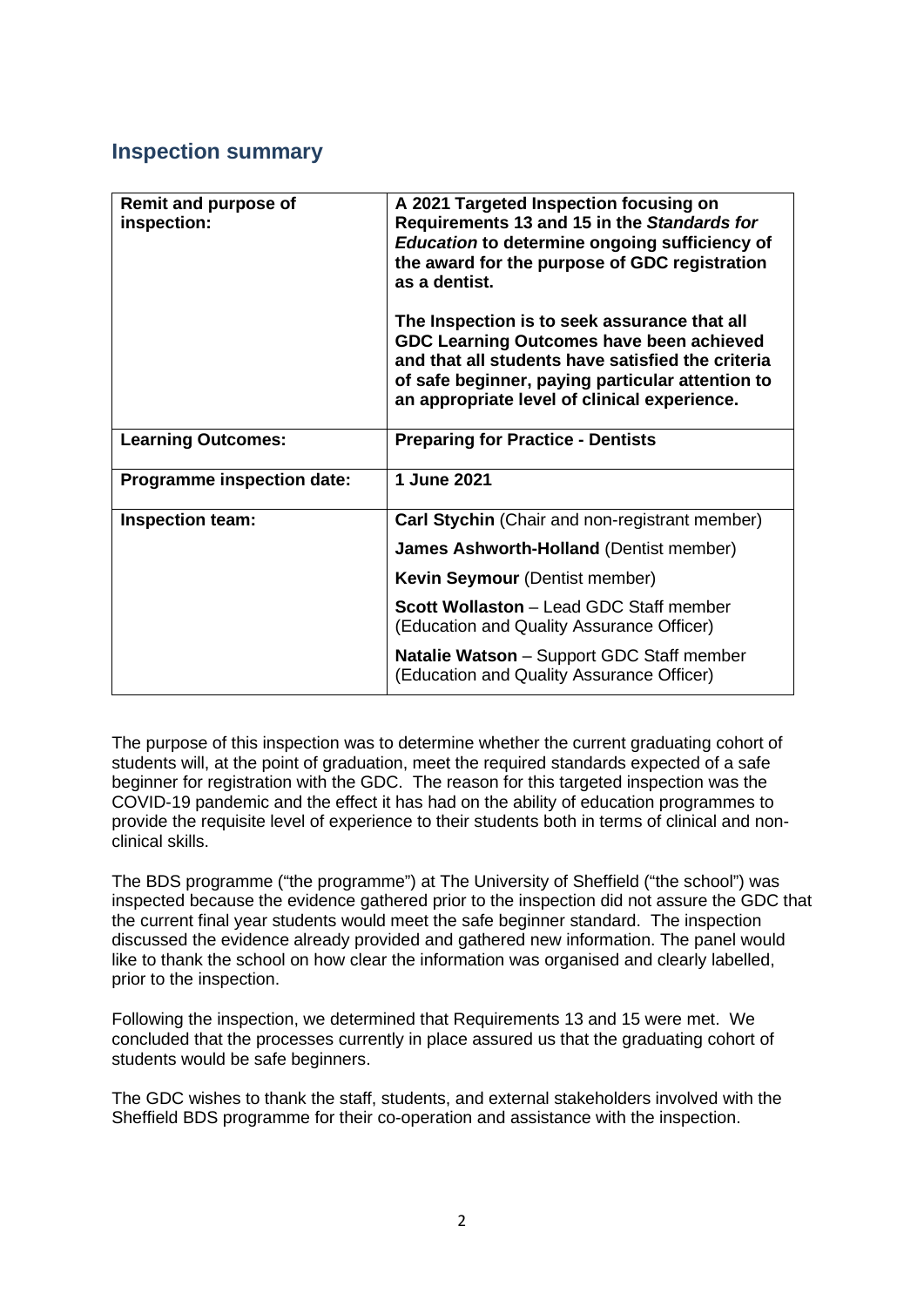# **Background and overview of qualification**

| 201 weeks over 5 years                                                                                   |
|----------------------------------------------------------------------------------------------------------|
|                                                                                                          |
|                                                                                                          |
| Lectures on the structure and function of cells, the                                                     |
| chemical reactions within cells and the major systems                                                    |
| of the human body. The cardiovascular, respiratory,                                                      |
| nervous and renal systems are studied but particular                                                     |
| attention is paid to relating these systems to clinical                                                  |
| practice, especially in experimental physiology                                                          |
| classes. The structure and function of the healthy                                                       |
| mouth and structures of the head and neck relevant                                                       |
| to the practice of clinical dentistry. Some of the                                                       |
| common diseases affecting the head, neck, teeth and                                                      |
| oral cavity. Studying the development, structure and                                                     |
| function of teeth and their supporting tissues through                                                   |
| lectures and practical microscopy classes. Practical<br>dissection sessions enhance anatomy teaching and |
| virtual microscopy classes help to clarify the                                                           |
| relationship between structure and function.                                                             |
| Teaching on the concept of professionalism which is                                                      |
| expected to be developed by students throughout the                                                      |
|                                                                                                          |
| Clinical teaching on how to take case histories and                                                      |
| perform dental charting, clinical photography,                                                           |
| impression taking and an intensive course on some                                                        |
| basic restorative dental techniques which will                                                           |
| reinforce much of the study of structure and function                                                    |
| already studied including clinical training in both                                                      |
| laboratory and clinical environments on scaling and                                                      |
| polishing. Virtual reality suite training, providing a                                                   |
| computer-generated mouth, to learn core clinical                                                         |
| skills with full, simulated visual, auditory and tactile                                                 |
|                                                                                                          |
| Lectures, tutorials and practicals on the basic                                                          |
| biological principles governing growth, development,                                                     |
| ageing and nutrition at different stages during life and                                                 |
| basic oral and dental care.                                                                              |
| Lectures and tutorials on the scientific basis of clinical                                               |
| work including dental materials and wound healing.                                                       |
| Clinical practice to undertake basic oral and dental                                                     |
| procedures, including simulated clinical training in a                                                   |
| laboratory environment to introduce a range of skills                                                    |
| (Basic Clinical Skills). Direct patient treatment to                                                     |
| undertake basic oral and dental procedures in                                                            |
| restorative dentistry, periodontology, complete                                                          |
| dentures, oral surgery and radiography.                                                                  |
|                                                                                                          |
| Lectures, practicals and clinical skills teaching on                                                     |
| human disease to integrate elements of anatomy,                                                          |
| physiology, biochemistry, pathology, medicine,<br>surgery, pharmacology, immunology and                  |
| microbiology within the dental undergraduate                                                             |
|                                                                                                          |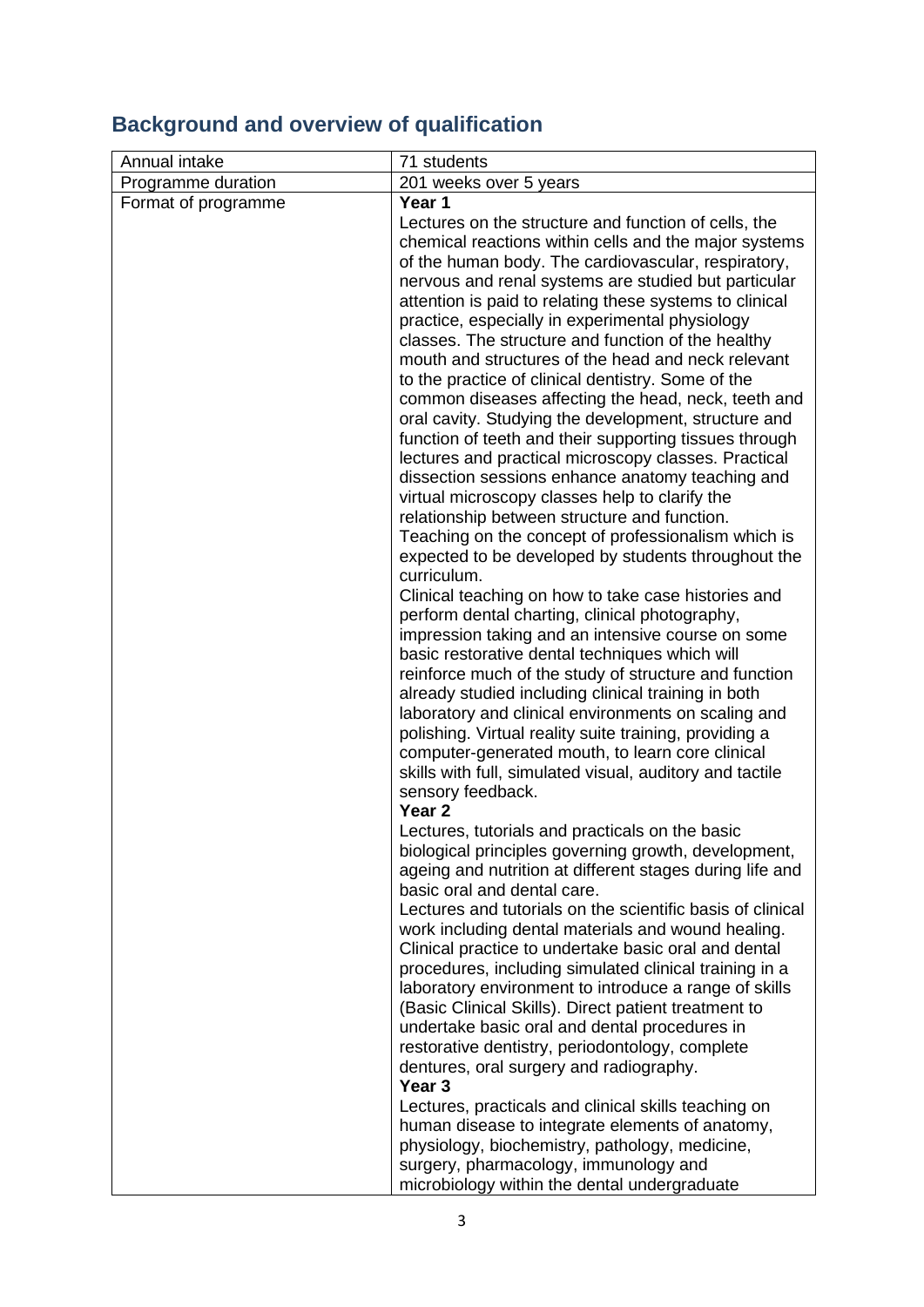|                                                 | curriculum. Teaching extends the understanding of<br>diseases of the teeth and supporting tissues learnt in<br>years 1 and 2, and introduces a wider number of<br>disciplines for direct patient treatment including<br>restorative dentistry, orthodontics, paediatric<br>dentistry, oral surgery, complete dentures and<br>radiography. In the second semester the theme<br>includes simulated clinical training in a laboratory<br>environment to enhance students' range and<br>accomplishment of skills.<br>Years 4-5<br>Lectures, tutorials and practicals on oral diseases of<br>the mouth, face and jaws, their causes, how they<br>develop, and how to recognise, diagnose and prevent<br>them. How to manage these diseases and how they<br>respond to treatment, in particular the surgical<br>procedures of exodontia and minor oral surgery and<br>the use of drugs in their treatment and prevention.<br>Outreach Placements in a variety of primary care and<br>community practices. Elective study, Regional<br><b>Hospital Attachments.</b><br>Lectures, tutorials and practicals on understanding<br>and management of diseases and conditions of the<br>teeth and supporting tissues in patients of all ages;<br>and enables an evidence-based and holistic<br>approach to the management of patients of all ages<br>and needs. Direct patient treatment to integrate<br>management of oral and dental conditions in patients<br>of all ages, in primary and secondary care settings.<br>Management of more complex oral and dental<br>conditions in secondary and tertiary care settings<br>within the Charles Clifford Dental Hospital, the Royal<br>Hallamshire Hospital and the Sheffield Children's |
|-------------------------------------------------|-----------------------------------------------------------------------------------------------------------------------------------------------------------------------------------------------------------------------------------------------------------------------------------------------------------------------------------------------------------------------------------------------------------------------------------------------------------------------------------------------------------------------------------------------------------------------------------------------------------------------------------------------------------------------------------------------------------------------------------------------------------------------------------------------------------------------------------------------------------------------------------------------------------------------------------------------------------------------------------------------------------------------------------------------------------------------------------------------------------------------------------------------------------------------------------------------------------------------------------------------------------------------------------------------------------------------------------------------------------------------------------------------------------------------------------------------------------------------------------------------------------------------------------------------------------------------------------------------------------------------------------------------------------------------------------------------------------------------------|
|                                                 | Hospital.                                                                                                                                                                                                                                                                                                                                                                                                                                                                                                                                                                                                                                                                                                                                                                                                                                                                                                                                                                                                                                                                                                                                                                                                                                                                                                                                                                                                                                                                                                                                                                                                                                                                                                                   |
| Number of providers delivering the<br>programme | 1 - The University of Sheffield                                                                                                                                                                                                                                                                                                                                                                                                                                                                                                                                                                                                                                                                                                                                                                                                                                                                                                                                                                                                                                                                                                                                                                                                                                                                                                                                                                                                                                                                                                                                                                                                                                                                                             |

# **Outcome of Requirements**

| <b>Standard Three</b> |            |
|-----------------------|------------|
| 13                    | <b>Met</b> |
| 15                    | <b>Met</b> |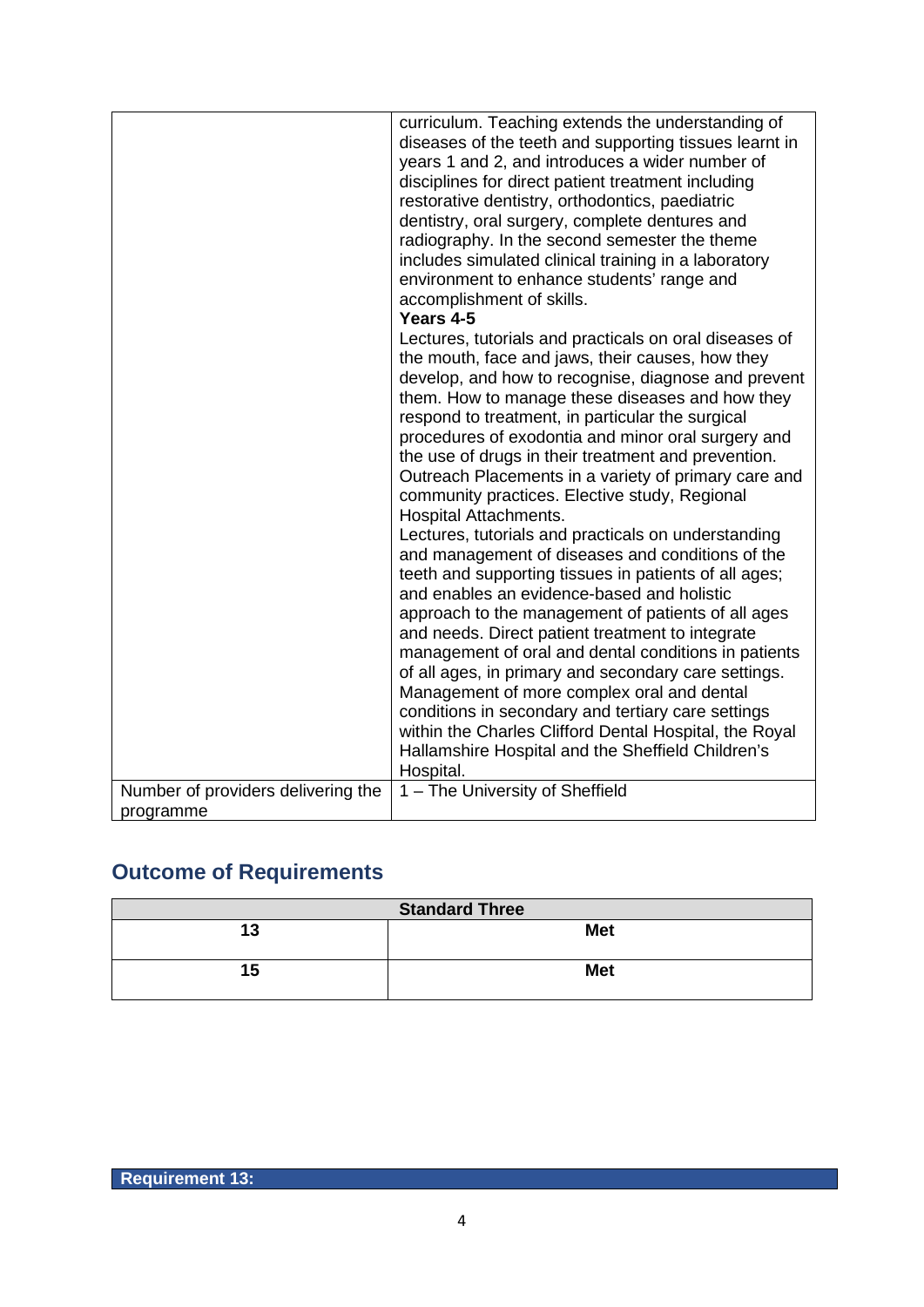**To award the qualification, providers must be assured that students have demonstrated attainment across the full range of learning outcomes, and that they are fit to practise at the level of a safe beginner. Evidence must be provided that demonstrates this assurance, which should be supported by a coherent approach to the principles of assessment referred to in these standards.** *(Requirement Met/Partly Met/Not Met)*

#### **Requirement 15:**

**Students must have exposure to an appropriate breadth of patients/procedures and should undertake each activity relating to patient care on sufficient occasions to enable them to develop the skills and the level of competency to achieve the relevant GDC learning outcomes.** *(Requirement Met)*

#### *Assessment of non-clinical skills*

During the inspection, the school provided assurance that the COVID-19 pandemic did not have a significant impact on the teaching or assessment of non-clinical skills. Although the school stated that assessments were ongoing, adaptations had to be made to accommodate new ways of working. Specifically, the continuous assessment academic work was impacted. Rather than the usual three written projects students would complete, reflecting on learning in the professional environment, all students were now required to produce just one. Any core learning outcomes not covered in this, would be included in the theoretical written exams. The panel were provided with information from the school in relation to how they measure, assess and evaluate communication, professionalism, management and leadership.

#### **1. Assurance that students have attained the necessary level of Leadership Skills (Requirement 13).**

Leadership skills are assessed through summative assessments from the second to final year of the programme, and are revisited in clinical examinations in the final year.

In the fourth and final years of the programme, the Elective and Outreach summative projects require exploration of governance, the team, community and economic influences in a dental practice. The school advised that the students will have usually chosen the material to present, which allows them to demonstrate their self-management and continuous improvement aptitude.

#### **2. Assurance that students have attained the necessary level of Communication Skills (Requirement 13).**

The school advised that communication is initially assessed in the first year of the programme. This is then applied and developed throughout the second and third years, where students are assessed in OSCE and competency exercises.

In the final year, students must demonstrate that they have gained valid consent. Formative assessment takes place in a dental foundation training session, where peers and simulated patients review students' performance in role playing scenarios.

Team communication is directly assessed in a referral competency and an OSCE station but is also embedded throughout the programme. Throughout the programme students complete both formative and summative assessments through oral presentation, poster, video presentation, case presentation and written work.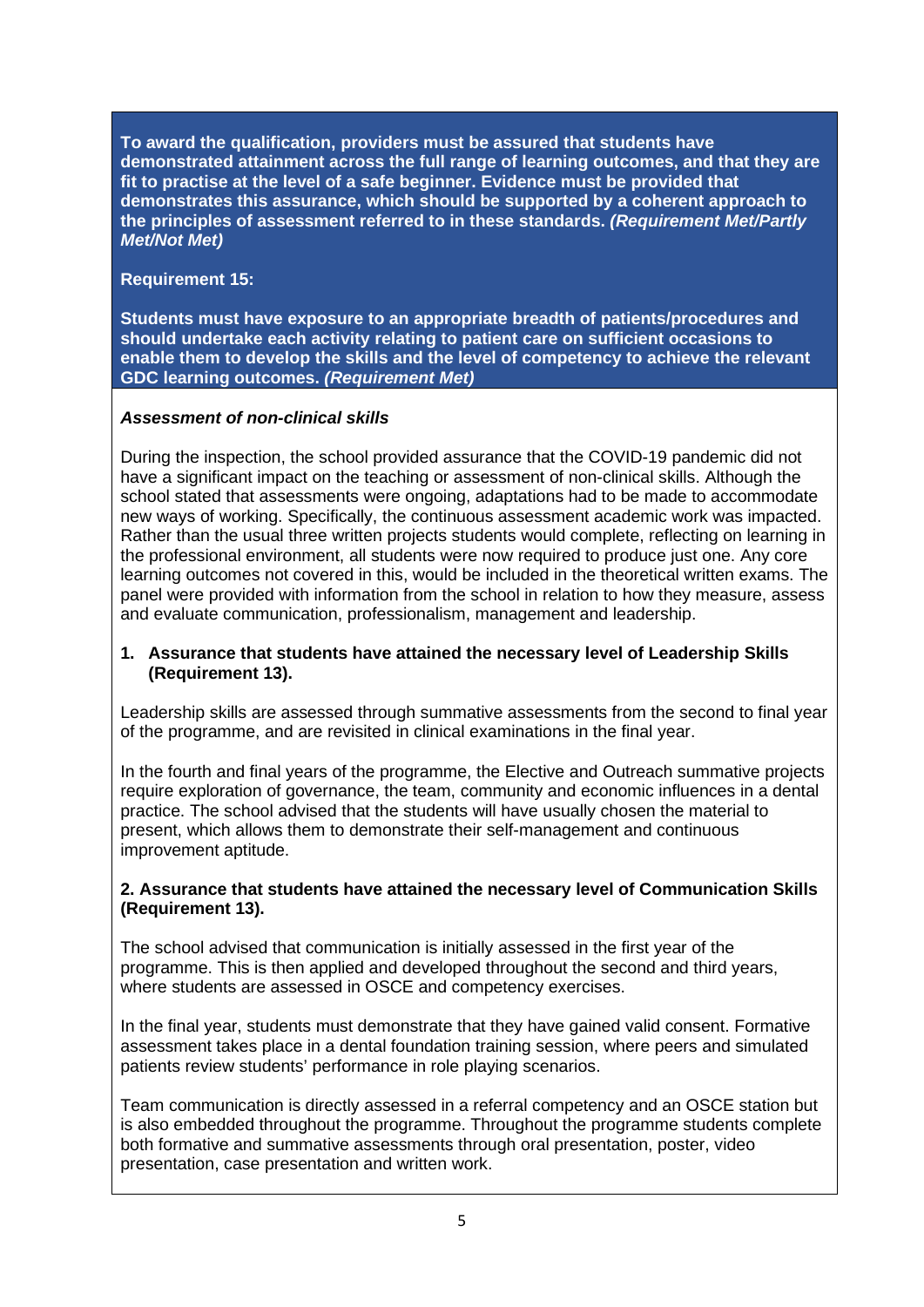#### **3. Assurance that students have attained the necessary level of Professionalism Skills (Requirement 13).**

The panel were assured that professionalism was assessed throughout all five years of the programme. The school told us that assessment starts in the first year, but from year two onwards, is assessed more intensively. Students' professionalism on clinics is graded and recorded in hard copy, before being uploaded to the online portfolio by the student and finally verified by the clinical tutor. Further assessments of professionalism include:

- Written exams
- Formative/summative assessments
- Outreach project

Where performance is consistently below expectations, students are referred for support via a Dental Student Progress Committee and highly professional students may also be commended by letter.

#### **4. Assurance that students have worked with a satisfactory range of patients to ensure they have necessary patient management skills (Requirement 13).**

The school advised that there is a recently appointed student support clerical officer, dedicated to both maximising patient needs and the student experience. The students are required to work alongside their clinical tutor and the support officer to ensure they see a sufficient range of patients.

During the inspection, the school provided the panel with a demonstration of their bespoke online student portfolio management system, which showed us a breakdown of the range of treatments the students had completed. The system automatically flags any shortfall of experience for a particular student and the school stated they reviewed this weekly.

The school told us that the students have responsibility for treating the same patient throughout their journey, so they have experience of continuation of care, where possible. The students reiterated this and highlighted to us that the stress of finding particular patient types was taken off them, as the school has led on allocating patients, where experience was lacking.

The panel were satisfied that the assessment of non-clinical skills is sufficient and there were no concerns. They wish to commend the school on their good practice in the recruitment of the student support clerical officer.

#### *Assessment of clinical skills*

#### **5. Assurance of clear delineation between simulated and patient-based procedures (Requirements 13 and 15).**

The panel were assured that simulated activity does not feed into the students' overall targets. During the changes the school has made to clinical targets, there was no use of simulated work in order to meet clinical targets. As with all schools in the current climate, patient facing experience has reduced slightly, however, the school maintained that this hasn't impacted the quality of training that the students have received. The students told us that when they had free time on clinics, they could make use of phantom heads to practice clinical skills in any areas they were lacking experience. The panel were advised that this does not contribute to their targets and is purely to gain further experience. Students must follow the usual protocols whilst on clinic to ensure the experience is as close as possible to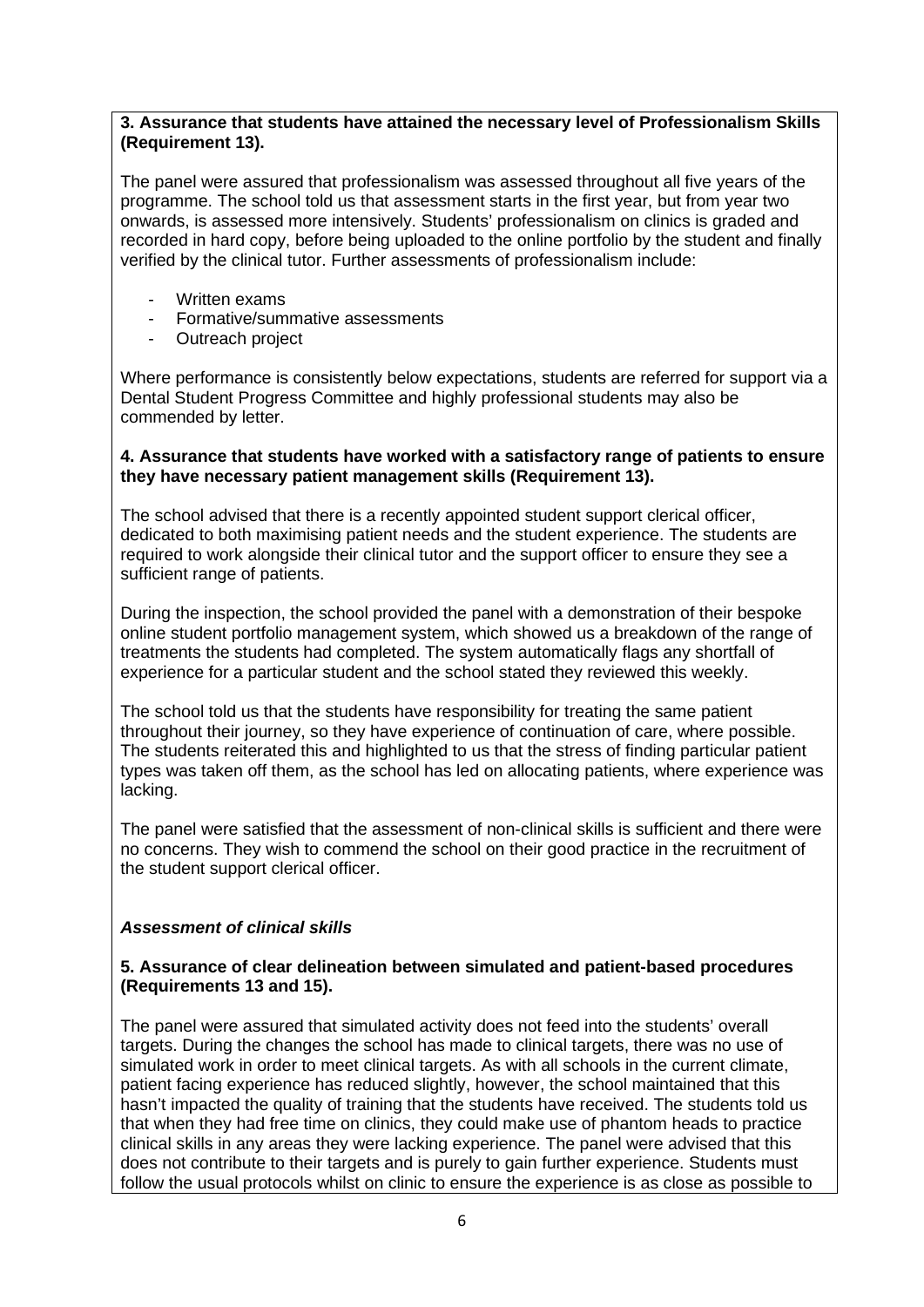treating patients, and it was not the same as carrying out work on phantom heads in a clinical skills lab. The school told us that there is a drive to focus more on the quality of experience students are getting now, whether that be patient based or simulated, moving away from a target driven approach.

#### **6. Assurance that students have gained clinical experience around a full range of clinical procedures (Requirements 13 and 15).**

The school have acknowledged that the amount and type of clinical experience is reduced, however as noted above, they feel this is mitigated by the drive to focus on quality and closer supervision. The school told us that students are now completing a Clinical Learning Summary to maximise their reflective learning. Their capabilities from this will feed into the students' Personal Development Plans for foundation year. The students still undertook Outreach placements, albeit receiving only a third of the clinical experience normally acquired.

There were some concerns around the students' experience of dental prosthetics. From the evidence provided before the inspection, it was clear that dental prosthetics were taught and practiced from the second year of the programme. However, opportunity to develop skills has been significantly reduced in the final year.

The targets for some of the procedures demonstrated at a safe level of competence were reduced to just one. The school maintains its position that focussing on quality of clinical experience results in a safe beginner. They also stated that most students will have achieved in excess of the prescribed clinical targets and that all students have undertaken an intense partial denture course. The panel were ultimately assured by this.

The student portfolio management system provided confirmation that the clinical targets had been achieved by all students, which included a full range of clinical procedures.

#### **7. Assurance that students have received sufficient access to clinical experience to ensure a safe level of clinical competence (Requirements 13 and 15).**

During the inspection the school told us that students have not faced difficulties with obtaining all patient types, and there is a wide range of patients that are managed effectively. As mentioned previously, there is a recently recruited clerical officer to manage this, maximising the patient and students' needs.

As noted above, there was a significant reduction in Outreach activity. The school told us that they view Outreach as a 'top up' of the students' experience obtained at Charles Clifford Dental Hospital (CCDH). They again reiterated the focus on the improved quality and closer supervision.

Where students were assisting colleagues on clinics, there was an increased focus on the learning experience. The students are assessed and held to the same level and expectation as the operator.

#### **8. Assurance that those students who have required remediation gain sufficient support to enable them to progress (Requirements 13 and 15).**

It was clear from the inspection that the school have a close oversight of all the students. All students have regular one-to-ones and reflection is logged by all students. Staff then provide feedback for all students.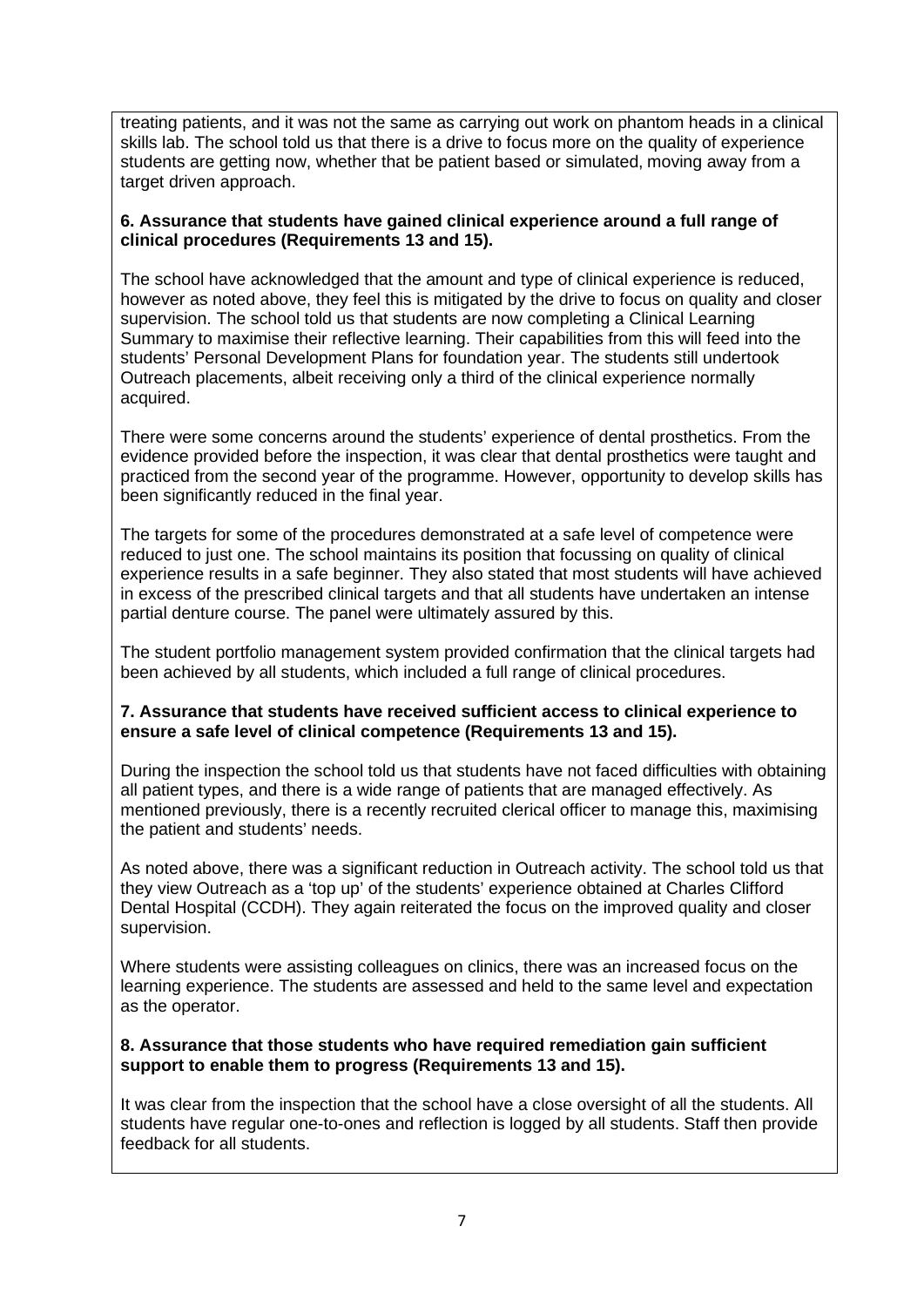The school have offered evening and weekend clinics for students in three tranches. The first to those students where they have identified shortfalls in experience, using their online student portfolio management system. The second where students may be part way through a treatment and need the extra time to complete the whole procedure. Finally, it was offered to all students who wanted to uptake and gain extra experience. The school advised this was resourced by University and NHS colleagues and provided on good will with clinical staff getting time back. Nursing and administrative staff have mainly been NHS funded. The School and Trust have been providing evidenced requests for additional funding to support the graduating year of 2021 to Health Education England. Although grateful for this necessary additional support, the process has been time consuming and laborious. There is assurance that the costs agreed to date will be forthcoming but as yet the funds are not in place.

During the inspection the school informed us there was likely to be at least one student they were not going to graduate in the first cohort, as although they had met all clinical targets, they considered confidence was lacking. The final decision on the progression of students in this position would be made at the upcoming Finals Sign-up Board. This demonstrated a holistic understanding of their cohort, and of how the needs of the individual are not always quantitative.

Although the panel were concerned by the low clinical targets in some areas, the inspection showed that the school has increased the supervision levels and focussed more on the quality of teaching.

The closer support offered by tutors has allowed for a more beneficial learning experience for students. Both the school and students felt that having the close support allowed for greater learning and a more in depth understanding. Students felt that being critiqued throughout a procedure was extremely helpful and improved their clinical skills and knowledge.

The school advised the panel that although all of the clinical targets had been met by students, they had in fact completed more clinical experience that will not have formed part of the recorded targets.

The panel were assured that students receive sufficient support to enable them to progress.